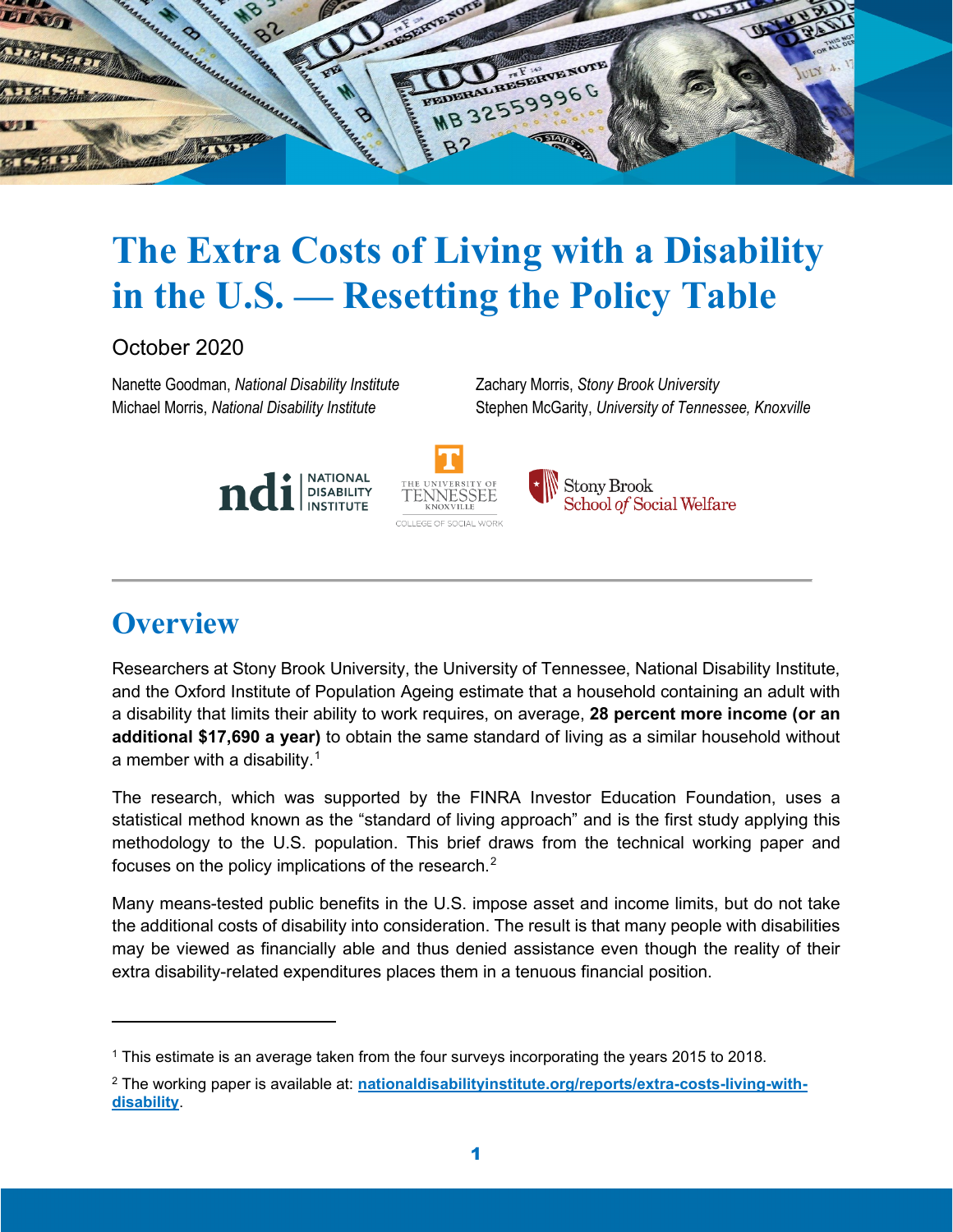### **Background**

Previous research has explored the effect that disability has on income. Working-age adults with disabilities are twice as likely as those without disabilities to have incomes under the poverty threshold. They are less likely to be employed than their peers without disabilities and, even among those who are employed, they have lower wages on average than those without disabilities. $3$  Additionally, family members often reduce the amount they work to provide informal support to family members with disabilities, thus further reducing the household income.<sup>[4](#page-1-1)</sup>

Income is also front and center in U.S. public policies, as it is used to measure poverty and establish eligibility for means-tested public programs. However, financial stability is based not only on income, but also on the relationship between income and expenses. Because these income measures do not consider expenses or the additional costs associated with living with a disability, they understate the true level of economic hardship experienced by households that include a person with a disability.

The extra costs of disability fall broadly into two categories: indirect costs and direct costs.

**Indirect costs** include foregone earnings that people with disabilities incur because they face barriers to work, such as employment discrimination. They also include costs borne by family members who may reduce their amount of paid work, or take lower paying jobs that come with flexibility needed to provide care to a family member with a disability.

**Direct costs** are those expenditures people make because they have a disability. Within the disability community, these extra costs are well known. The largest extra costs are for personal assistance services and health care, where out-of-pocket costs for people with a disability are more than twice as high as those without a disability.<sup>[5](#page-1-2)</sup> On Twitter, individuals share their experiences about a variety of extra costs, such as the cost of ordering things when the in-person pickup option is not accessible, building a wheelchair ramp, acquiring and maintaining service animals, buying a more expensive car in order to accommodate a wheelchair, purchasing food for special diets, or paying more for housing in order to find a place that is accessible and convenient.

<span id="page-1-0"></span><sup>3</sup> Lauer, E.A., Boege, S.L., & Houtenville, A.J. 2020. *Annual Disability Statistics Compendium: 2019*. Durham, NH: University of New Hampshire, Institute on Disability.

<span id="page-1-1"></span><sup>4</sup> Lilly, M.B., Laporte, A., & Coyte P.C. 2007. Labor Market Work and Home Care's Unpaid Caregivers: A Systematic Review of Labor Force Participation Rates, Predictors of Labor Market Withdrawal, and Hours of Work. *Milbank Quarterly*. 85(4): 641–690.

<span id="page-1-2"></span><sup>5</sup> Kennedy, J., Wood, E.G., & Frieden, L. 2017. Disparities in Insurance Coverage, Health Services Use, and Access Following Implementation of the Affordable Care Act: A Comparison of Disabled and Nondisabled Working-Age Adults. *INQUIRY: The Journal of Health Care Organization, Provision, and Financing*. 54: 1–10.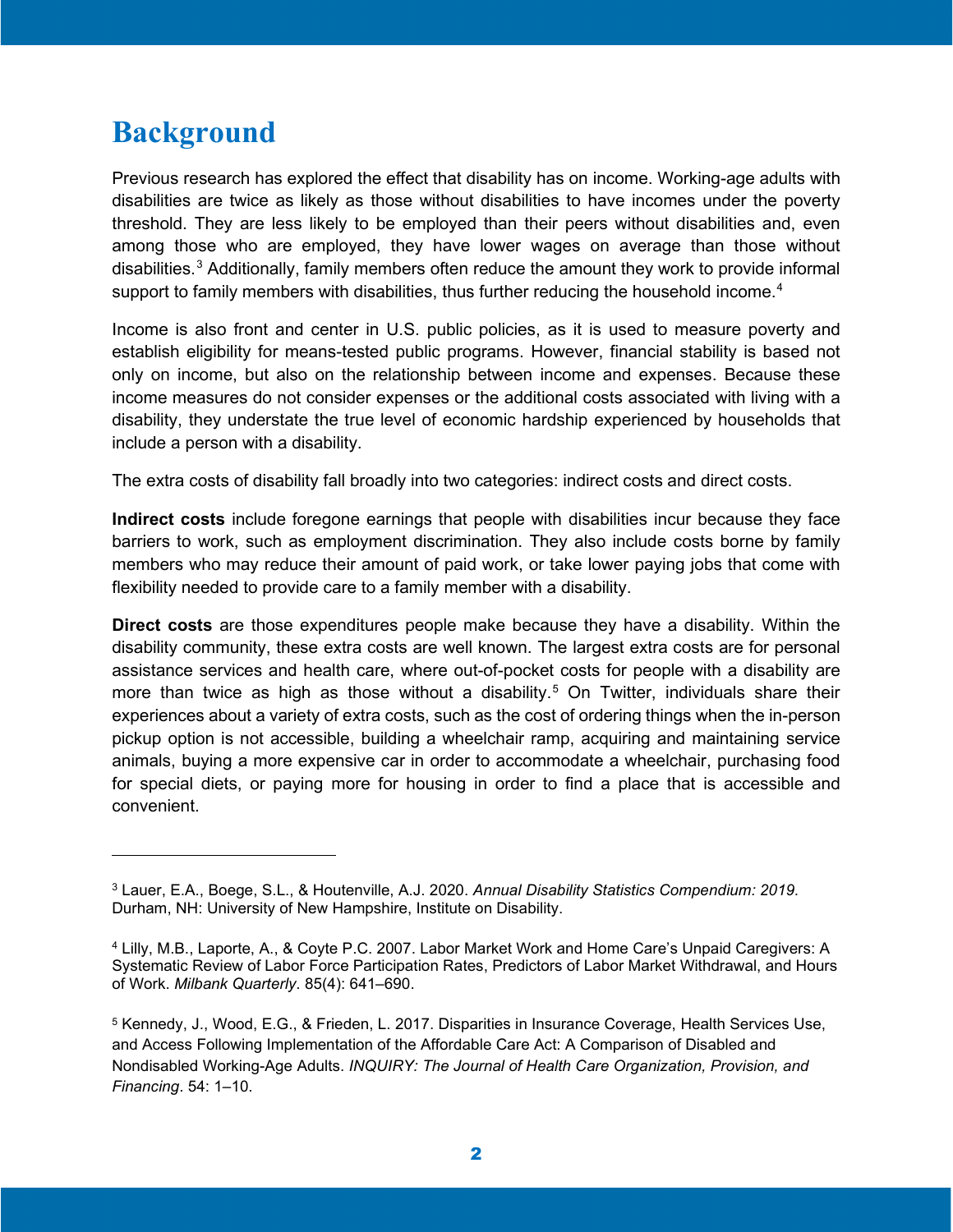These direct extra costs may be aggravated by poverty. Living in a low-income neighborhood or lacking savings and access to credit can force people into more expensive ways of doing things. They may pay more for food because they live in a food desert or more for financial services because they rely on check cashing services, payday loan companies, or other subprime lenders.<sup>[6](#page-2-0)</sup>

Direct costs vary dramatically from person to person according to personal circumstances, availability of unpaid supports, the type and severity of impairment, eligibility for in-kind benefits from government programs, and other factors. The costs are not fixed and may ebb and flow over the course of a lifetime. Costs may even vary depending on work status, since additional supports often are needed to facilitate working.

#### **A Realistic View of Extra Costs —**

**Edward Mitchell** is from Jackson, Tennessee, where he lives and works with a spinal cord injury from a hit and run accident in 2003 when he was 17 years old. Edward earned a bachelor's degree and an MBA away from home and is a member of a bowling league and band. He now works at the Jackson Center for Independent Living and the Jackson Generals Minor League Baseball Team. To maintain an independent lifestyle, Edward and his family experience a significant amount of extra costs. These costs come in the form of home nursing, home modifications, dictation tools that help with writing, and car modifications that allow him to drive himself to work.

Edward lives with quadriplegia and uses a variety of assistive devices. He has manual and electric wheelchairs, which were covered in part by his father's private insurance plan. While that same insurance plan pays to have his wheelchair seat cushions replaced every two years, Edward and his family are responsible for the additional cost of repairs for things like scratches, joystick damage, and broken wheels. These costs can be considerable for a person with an active lifestyle. Edward also pays for and maintains a wheelchairaccessible vehicle. Although some modifications were covered by insurance or through the state Vocational Rehabilitation program, Edward paid \$50,000 out of pocket just to purchase the vehicle. He finds himself in the shop almost every other month with repair costs exceeding \$500. This is in addition to the income lost by taking off work to travel to the shop in Memphis. Edward cannot leave these costs unpaid because of the independence afforded him by this vehicle. "That could be your only mode of transportation to get around, especially in a rural town," he said.

#### **PROFILE CONTINUED ON PAGE 11**

<span id="page-2-0"></span><sup>6</sup> The Brookings Institution. 2006. *From Poverty, Opportunity: Putting the Market to Work for Lower Income Families*. **[https://www.brookings.edu/wp](https://www.brookings.edu/wp-content/uploads/2016/06/20060718_PovOp.pdf)[content/uploads/2016/06/20060718\\_P](https://www.brookings.edu/wp-content/uploads/2016/06/20060718_PovOp.pdf) [ovOp.pdf.](https://www.brookings.edu/wp-content/uploads/2016/06/20060718_PovOp.pdf)**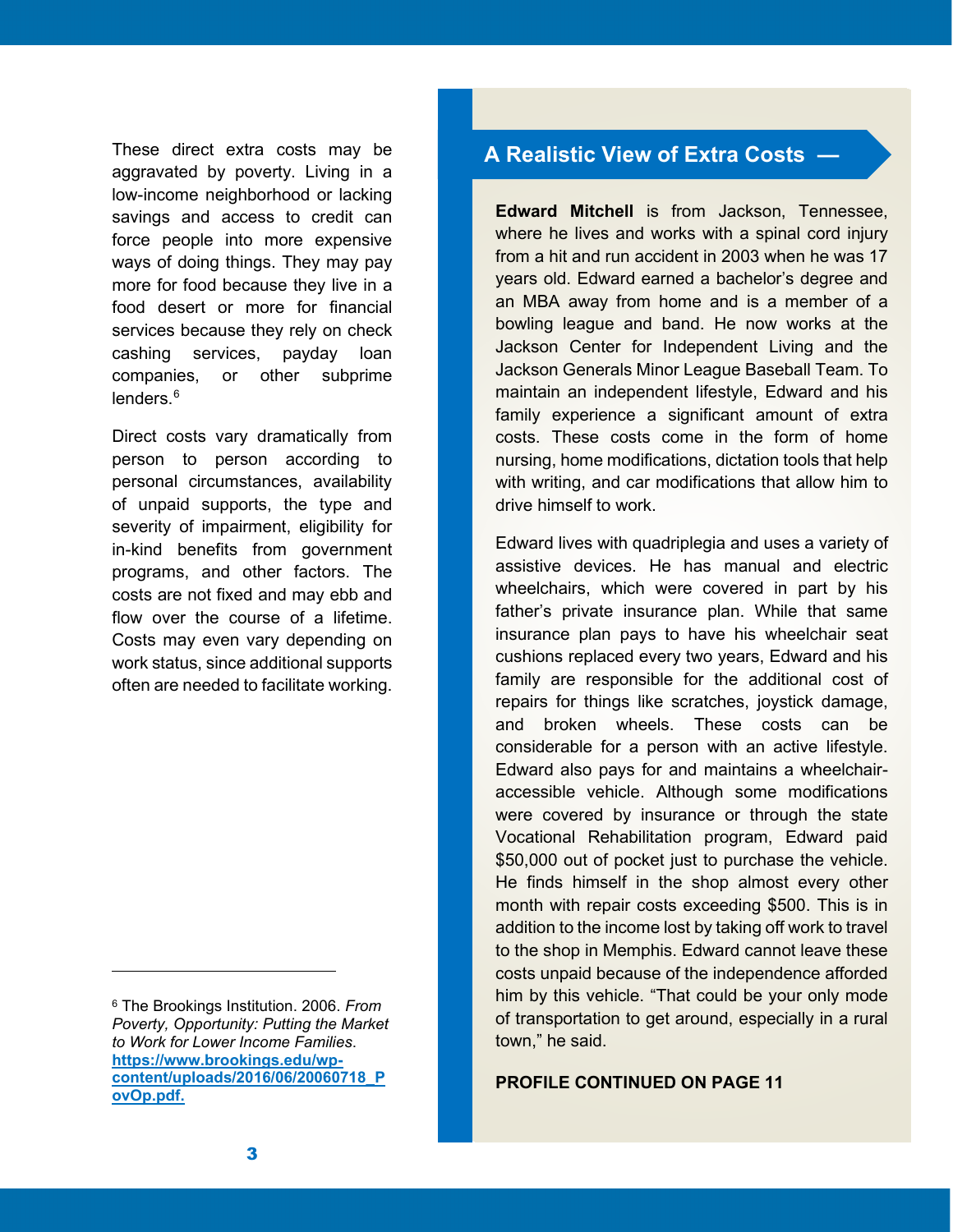### **How the U.S. currently addresses these extra costs**

Unlike many countries, such as the United Kingdom and Sweden, the U.S. does not have an allowance program designed specifically to address the extra costs of disability. In fact, most public disability expenditures are focused on wage replacement and health insurance for workingage people who, based on a stringent disability determination process, are deemed "unable to work."<sup>7</sup> However, the extra costs have been recognized in legislation, administrative rules, tax code adjustments, customized budgeting for home and community based services, and provision of in-kind benefits.

#### *Legislation*

Congress explicitly recognized the extra costs when legislating the following programs:

- Low-income families with children with disabilities qualify for Supplemental Security Income (SSI) because, as Congress noted when passing the law in 1972, "Poor children with disabilities should be eligible for SSI benefits because their needs are often greater than non-disabled children."[8](#page-3-1)
- When extending Medicare benefits to Social Security Disability Insurance (SSDI) beneficiaries (1972), a Senate Committee on Finance Report noted that "[t]he disabled, as a group, are similar to the elderly in those characteristics—low incomes and high medical expenses—which led Congress to provide health insurance for older people."[9](#page-3-2)
- More recently, Congress passed the Achieving a Better Life Experience Act of 2014 (ABLE Act) and recognized these extra costs by allowing individuals to save for disability-related expenses in a tax-advantaged account that is not considered an asset when determining eligibility for means-tested public benefits.

<span id="page-3-0"></span><sup>7</sup> Livermore, G., Shenk, M., & Stapleton, D. 2019. Federal and State Expenditures for Working-Age People with Disabilities in Fiscal Year 2014. *Journal of Disability Policy Studies*. 30(2): 111–117.

<span id="page-3-1"></span><sup>8</sup> U.S. House of Representatives, Social Security Amendments of 1971, Report of the Ways and Means Committee on H.R. 1, H. Rept. No. 92-251, pp. 146–148 as cited in: Fremstad, S., & Vallis, R. (2012) Supplemental Security Income for Children with Disabilities. National Academy of Social Insurance. **[https://www.nasi.org/sites/default/files/research/SSI\\_For\\_Children\\_Disabilities.pdf](https://www.nasi.org/sites/default/files/research/SSI_For_Children_Disabilities.pdf)**

<span id="page-3-2"></span><sup>9</sup> Senate Report No. 92-1230 (September 25, 1972), p. 37 as cited in: Social Security Administration, Legislative History of the Social Security Disability Insurance Program. **[www.ssa.gov/legislation/DI%20legislative%20history.pdf](http://www.ssa.gov/legislation/DI%20legislative%20history.pdf)**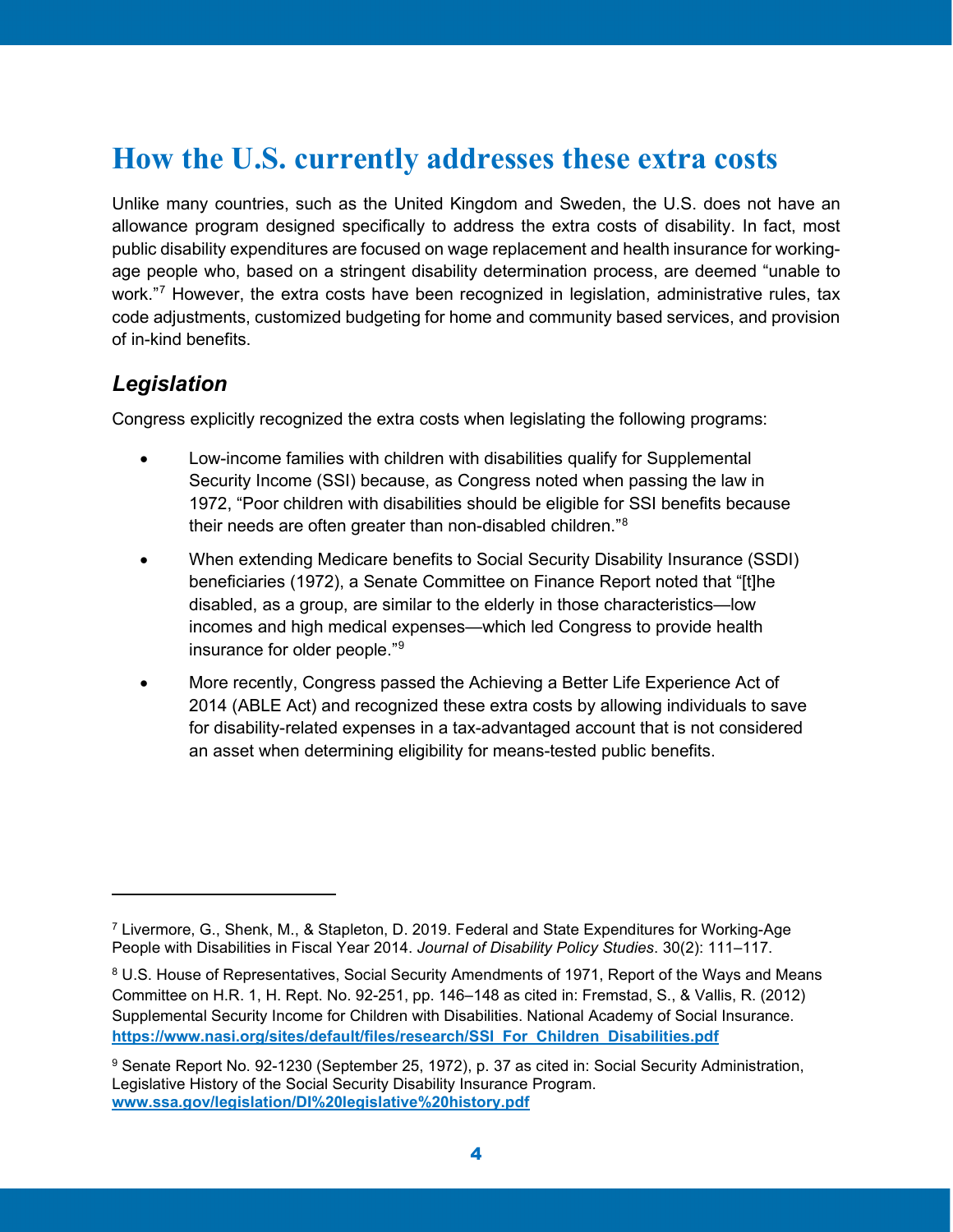#### *Administrative adjustments*

Other programs adjust for some of the extra costs in their administrative rules. For example, in general, eligibility for benefits provided by the Supplemental Nutrition Assistance Program (SNAP) requires that a household have gross income of less than 130 percent of the Federal Poverty Level (FPL) and a net income of less than 100 percent. The household must also have low countable assets. However, a household with a person who is elderly or has a disability (defined as receiving at least one type of state or federal disability benefit) is not subject to the gross income requirement and can deduct certain medical-related expenses (including attendant care) from the income calculation. In addition, these households are allowed \$3,500 in countable resources rather than the standard \$2,250. These rules may sound like minutiae, but they are an important way the U.S. recognizes some of the extra costs of disability.

#### *Tax code adjustments*

The tax code recognizes extra costs by allowing certain deductions. People who are blind qualify for a larger standard deduction, and workers with disabilities may qualify for a deduction for impairment-related work expenses. All taxpayers who itemize are eligible to deduct medical care expenses that exceed [10](#page-4-0) percent of adjusted gross income.<sup>10</sup> This may be a particularly relevant tax advantage for people with disabilities who have high out-of-pocket medical care costs.

#### *Self-directed services*

The most direct adjustment for extra costs is conducted in Medicaid's Home and Community Based Waiver Services (HCBS). These vary by state and target population but are generally focused on providing health and human services (including personal care). This results in people with intellectual disabilities, mental illnesses, and/or physical disabilities who may otherwise need institutional care being able to live in their own home or community. Medicaid typically contracts with local agencies to deliver and manage these services. However, states have the option to offer HCBS participants (or their representatives) decision-making authority over service management and support.

Self-directed participants are allotted a customized budget developed through a planning process that is based on the individual's needs and preferences as established in the service plan. The use and availability of self-directed services vary by state. Overall, 13 percent of Medicaid HCBS participants use this option.[11](#page-4-1) Despite its relatively low prevalence currently, this approach can serve as a model for accommodating the extra costs of disability.

<span id="page-4-0"></span><sup>10</sup> According to **[26 U.S. Code §213](https://www.law.cornell.edu/uscode/text/26/213)**, the threshold for deducting medical expenses is 10 percent of adjusted gross income for taxpayers under age 65. Two temporary changes, the Tax Cut and Jobs Act of 2017 and the Certainty and Disaster Relief Act of 2019, reduced the threshold to the pre-2010 level of 7.5 percent through 2020. If Congress takes no action, it will revert back to 10 percent in 2021.

<span id="page-4-1"></span><sup>11</sup> Bradley, V.J. & Li, H. 2019, April. *Self-Direction: Are We There Yet? A Brief Status Report from the U.S. and Beyond*. Presented to Applied Self-Direction National Conference, Baltimore, Maryland.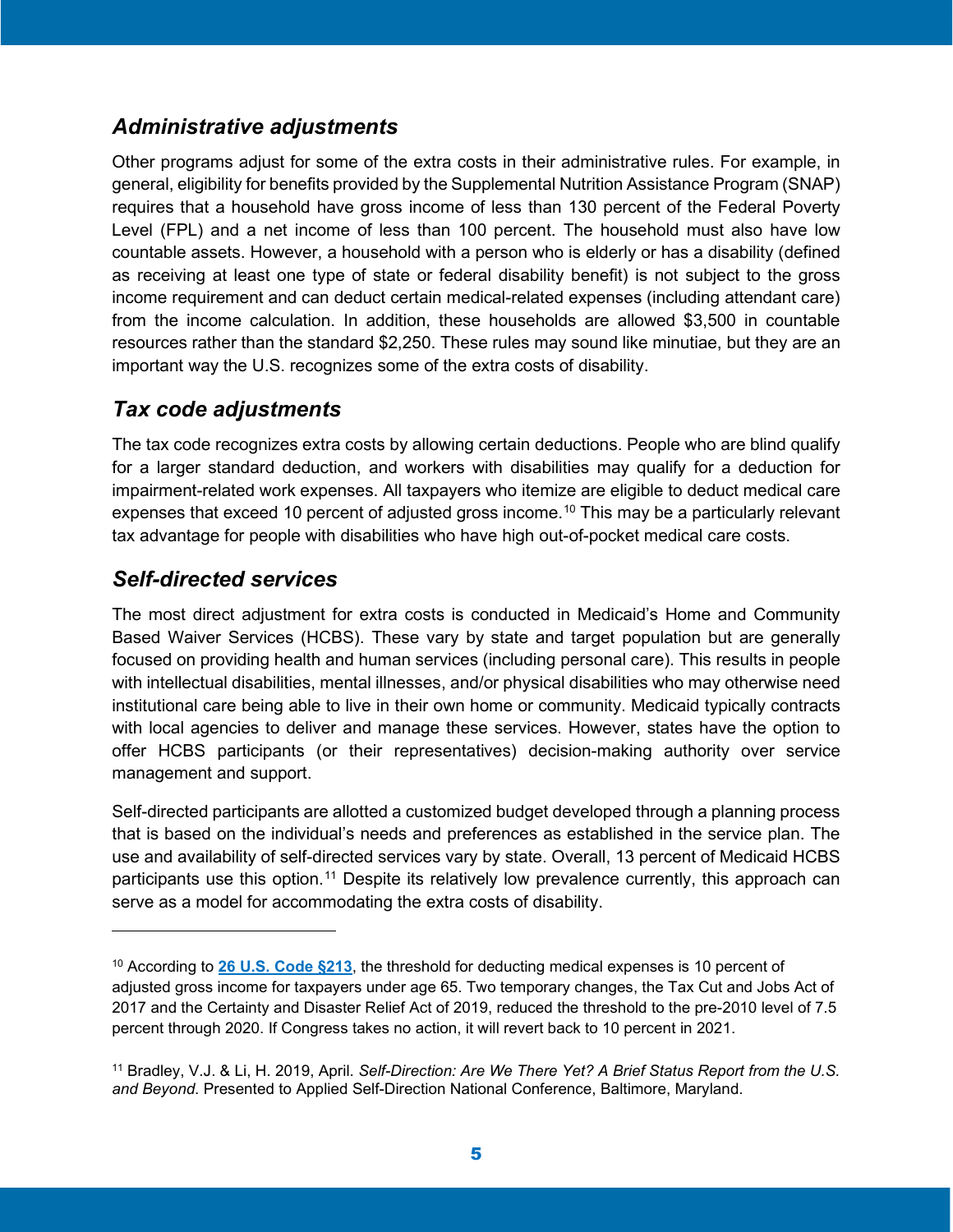#### *Other in-kind services*

Government programs also provide in-kind benefits for certain groups of people with disabilities. However, these supports are disjointed, idiosyncratic and only cover a small fraction of the extra costs. Many of these government programs are also means-tested (i.e., based on income). For example, Medicaid may include long-term care and home and community services, such as personal assistance services, for some enrollees based on their type and severity of disability. However, eligibility is contingent on having an income below 138 percent of the FPL with certain exceptions. Housing assistance is generally restricted to households with incomes less than 80 percent of the Area Median Income, and energy assistance is restricted to households with incomes less than 15 percent of the FPL.

### **How the extra costs of disability are estimated**

In order to calculate the direct extra costs of living with a disability, the authors used the standard of living approach, which estimates the amount of additional income required to bring the standard of living of a household containing a person with a disability to the same level as a comparable household without a member with a disability. The main question driving this research was, "How much extra money would a working-age person with a disability need to spend on all activities to achieve the same standard of living they could achieve with no disability?"

#### *The standard of living approach*

The standard of living approach addresses this question using multivariate regression modeling that analyzes the underlying relationships among a standard of living indicator, income, and disability. Results tend to be sensitive to the measure of disability, standard of living, income, and control variables that are captured differently across surveys. To account for these differences, this research used four different surveys with slightly different measures and provided an average estimate of the extra costs of disability across the surveys.<sup>[12](#page-5-0)</sup> The consistency of the four estimates gives greater assurance to the reliability and validity of the estimate.

This research approach measures out of pocket costs beyond what is covered by various health and social welfare programs that provide income and in-kind benefits. The extra costs are thus calculated as the household financial burden associated with living with a disability, even after considering various assistance programs and services.

<span id="page-5-0"></span><sup>12</sup> The four surveys included the FINRA Foundation's **[National Financial Capability Study](https://www.usfinancialcapability.org/about.php) (2018)**, the **[Financial Well-Being Survey](https://www.consumerfinance.gov/data-research/financial-well-being-survey-data/) (2015)**, the **[Survey of Household Economics and Decision-making](https://www.federalreserve.gov/consumerscommunities/shed_data.htm) (2017)**, and the **[U.S. Financial Health Pulse Survey](https://finhealthnetwork.org/research/u-s-financial-health-pulse-2018-baseline-survey-results/) (2018)**.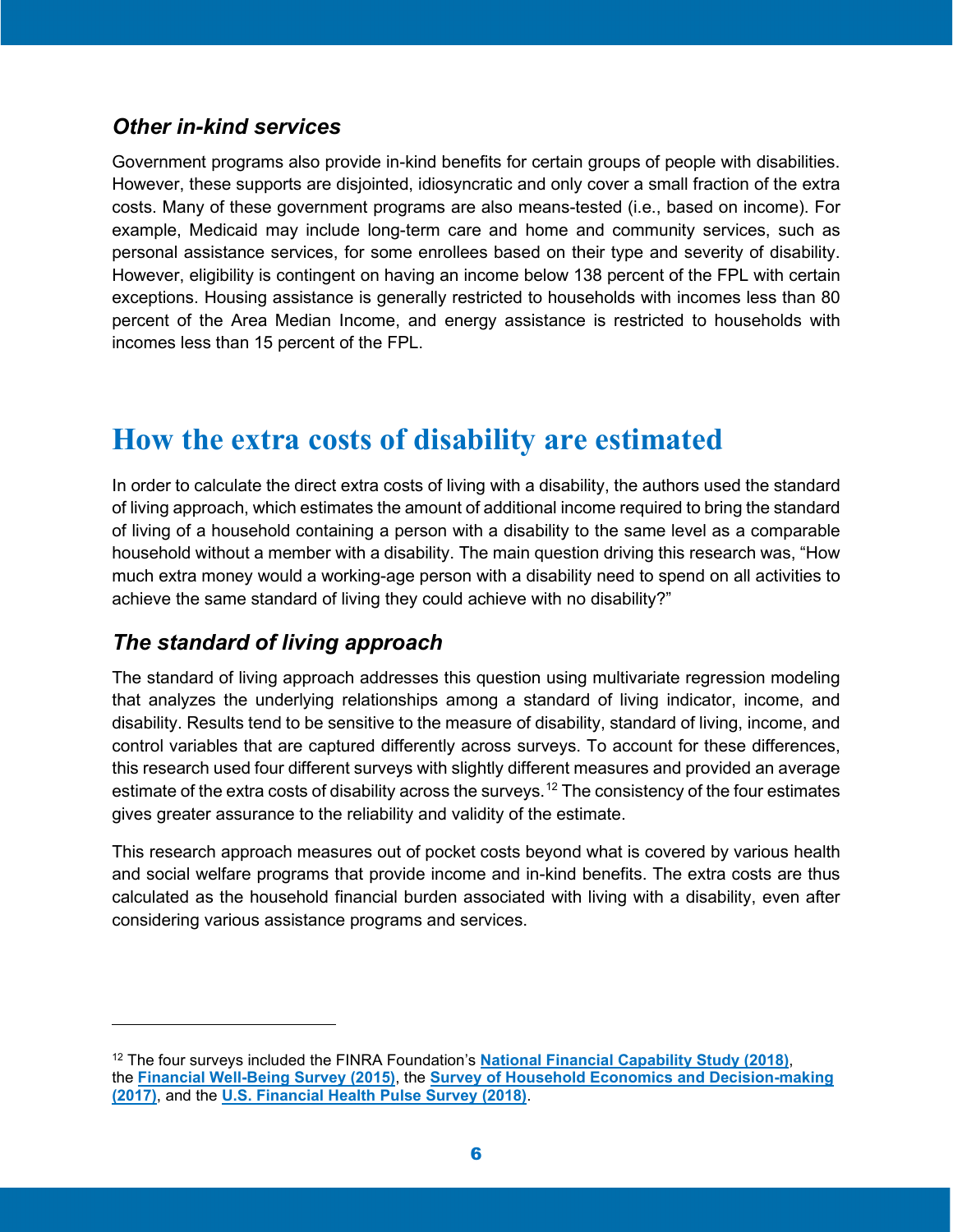#### *Findings*

This approach shows that, in order for a person with a disability to have the same standard of living as someone without a disability, they would need more money.

**Households containing an adult with a work-disability are estimated to require, on average, 28 percent more income (or an additional \$17,690 a year for a household at the median income level) to obtain the same standard of living as a comparable household without a member with a disability.**

Poverty measures, such as the FPL, assume that a household including a person with a disability can achieve the same standard of living as a household not including a person with a disability when both have the same income. This research finding, which highlights the required expenses that only people with disabilities incur, challenges that assumption.

If we were to adjust the FPL for adults with disabilities for the additional costs of disability, as shown in Figure 1, the poverty rate for households including an adult with a work-disability would rise from 24 percent to 35 percent. With the population of adults with work-disabilities estimated at 20 million<sup>[13](#page-6-0)</sup> this would result in an estimated 2.2 million more people with disabilities counted as poor. This adjustment would also increase eligibility for the major health and social welfare programs, including SNAP, Medicaid, and access to the health insurance subsidy.



**Figure 1. How the poverty rate for households with adults with work-disabilities changes when adjusting for the extra costs of disability** 

<span id="page-6-0"></span><sup>13</sup> U.S. Census Bureau (2019). 2018 American Community Survey 1-year Estimates Detailed Tables, Age by Number of Disabilities. Table Number C18108. Retrieved from **<https://data.census.gov/cedsci/>**.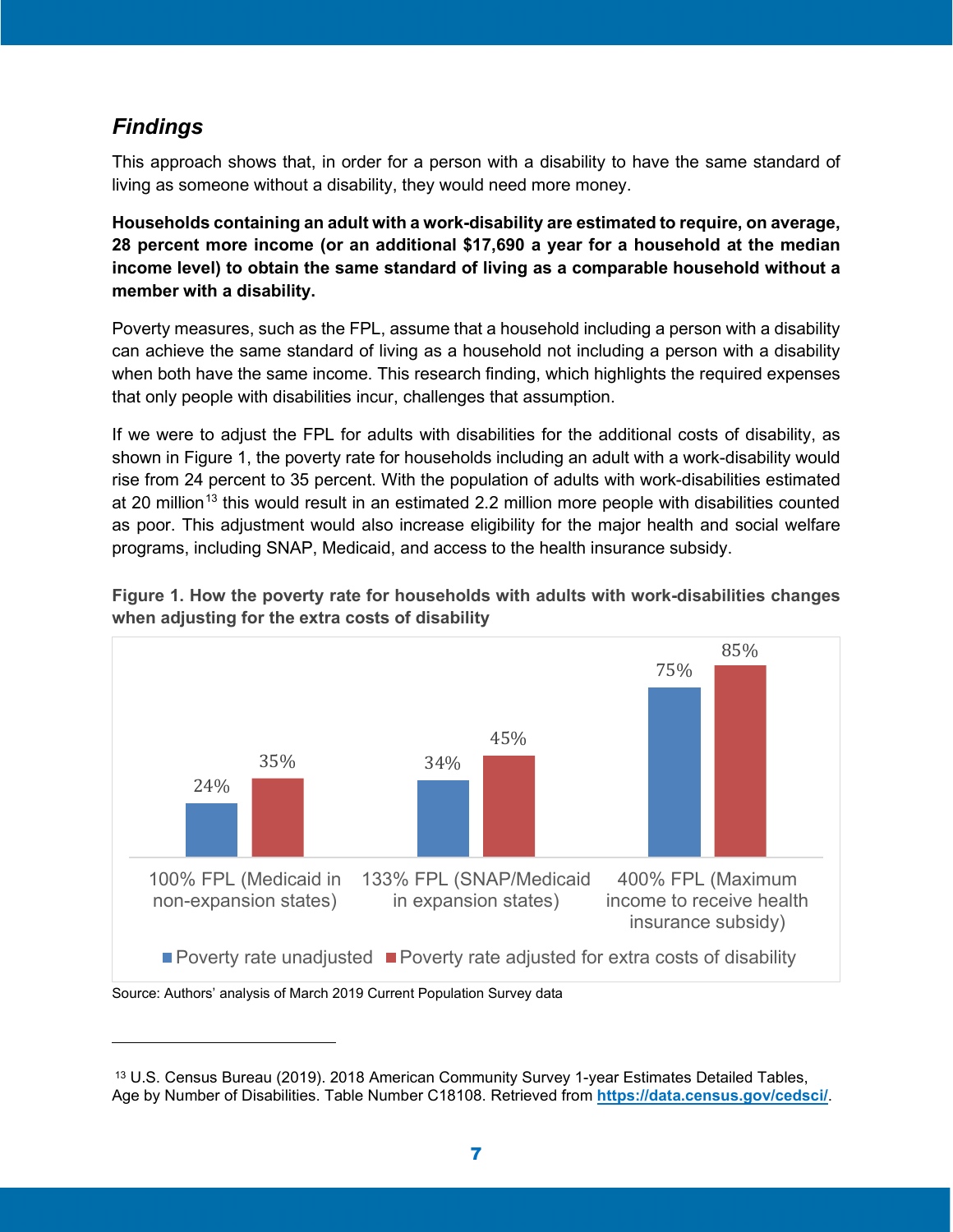#### *Limitations and the need for additional research*

This statistical approach provides us with a robust estimate of the average additional costs of disability and highlights the need for additional research to address the following questions that cannot be explored using the standard of living approach.

- This approach does not provide information on the types of expenses that are driving the costs.
- This estimate provides an average across all people with work-disabilities, but it cannot be used to identify the extra costs for each individual. These costs may vary widely.
- It does not provide information on how living with a disability affects the income of the individual or the family member. For example, if a family member reduces work hours to provide care, the lost income is not captured.
- As the research draws on cross-sectional data, the results are descriptive, and causal inferences cannot be interpreted. Differences between people living with long-term versus short-term disabilities also cannot be identified. Longitudinal research is needed.
- The research only estimates what people with disabilities spend on disabilityrelated items and does not estimate what level of spending may be required to enable them to fully participate in activities in their home and community.

## **Policy Implications**

Thirty years ago, the passage of the Americans with Disabilities Act (ADA) was influenced by research that revealed patterns and practices of discrimination in the fair and equal treatment of people with disabilities in the classroom, workplace, places of public accommodations, and even in the delivery of government services. Public policy—most often with bipartisan support—has defined "liberty and justice for all" in a pluralistic and inclusive sense so as to benefit individuals with disabilities.

Research indicating the substantial extra costs that people with disabilities face suggests more work is needed to further the goals of the ADA.

This will require fresh thinking about resetting eligibility rules for public benefits, changing the tax code, and improving vehicles for financial planning.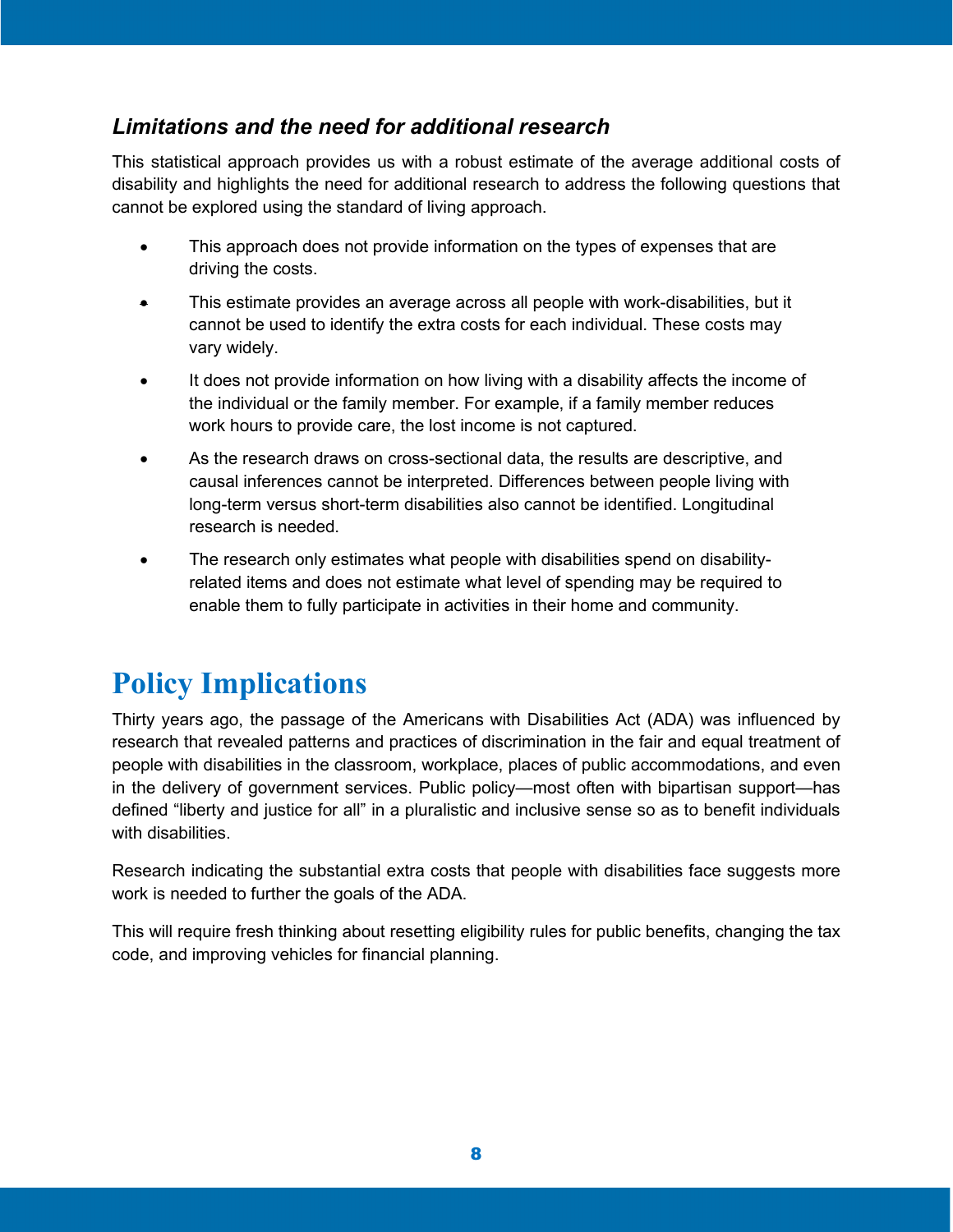#### *Implications for the social safety net*

Current definitions of poverty that are commonly used for benefit means testing do not take into consideration the extra costs of living with a disability. Such a consideration requires resetting the policy table to be sensitive to the reduced value of income and assets due to disability costs related to healthcare, housing, transportation, technology, and other daily living needs.

The ADA protections against discrimination have reduced physical, communication, and attitudinal barriers to full participation in community. The section of the law that remains the most unrealized is the promise of "advancing economic self-sufficiency."

Recalculating the means testing of public benefits eligibility for Social Security, Medicaid, food, and housing assistance in a way that factors in the extra costs of living with a disability can help advance economic self-sufficiency.

More research should be undertaken to factor the determination of extra costs of living with a disability as a new amended calculation of one or more of current public benefits. Research should explore the impact of an "extra cost" supplement or allowance for individuals with varying types of disabilities. Such a supplement could offset the extra costs of disability and greatly enhance the financial security of households with disabilities.

#### *Implications for the tax code*

The tax code holds a number of possible options for the distinct treatment of individuals with disabilities. The current medical expense deduction (Section 213) already includes individuals who itemize unreimbursed expenses that exceed 10 percent of adjusted gross income (7.5 percent from 2017–2021). From a policy reset standpoint, should individuals with disabilities who meet the ADA definition of disability have a lower threshold due to the amount of extra costs? Should taxpayers with disabilities be allowed to take a deduction for medical or other disabilityrelated expenses in addition to the new higher standard deduction even if they do not itemize?

#### *Implications for financial planning*

The research findings will also benefit financial planners designing special needs trusts and calculating structured settlements. In both situations, knowledge of the "extra cost" factor may more accurately support an informed design of trusts supplemented by ABLE accounts and/or the purchase of disability insurance, which could help families meet the financial needs of children and/or adults with disabilities.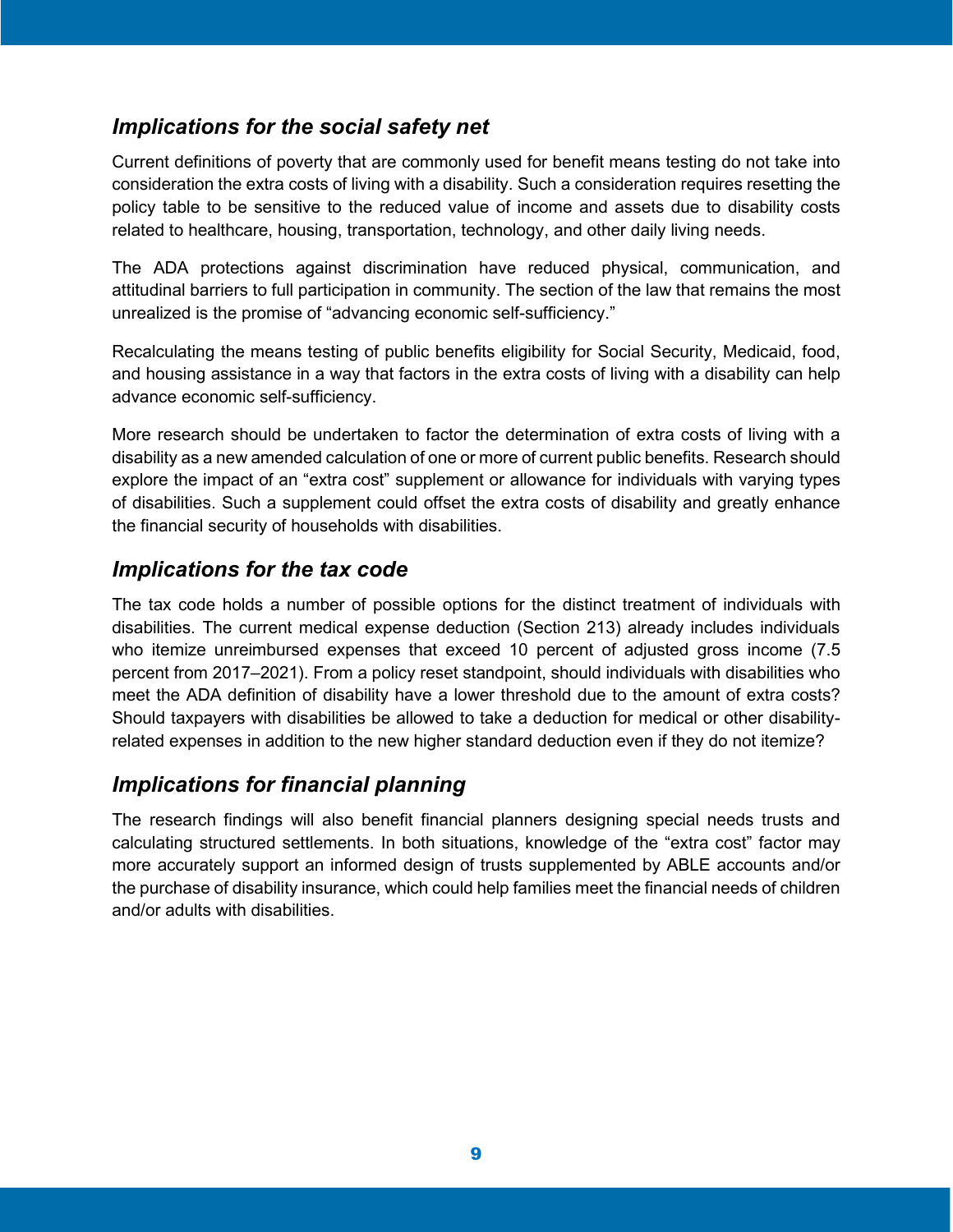An additional policy area to consider would be amending the ABLE Act of 2014 to take into consideration the magnitude and variation of the extra costs faced by ABLE account holders. The current annual allowable contribution for ABLE accounts is \$15,000. Based on the findings of this study, this ceiling does not even cover the average extra expenditures, much less the extraordinary extra costs faced by some. ABLE accounts are modeled on the College 529 Plans, which do not specify a contribution limit. Instead, Congress allows families the freedom to ensure their 529 balances do not exceed the expected cost of qualified higher education expenses. Should we reconsider the annual allowable contribution limit to an ABLE account if an individual provides documentation of expenditures related to their disability?

This research also highlights that extra expenditures occur over the course of an individual's life, regardless of when the disability began. If the goal of the ABLE Act is to provide individuals and families with a mechanism to save for these expenditures, Congress should modify the eligibility requirement that an individual must have a qualifying impairment that began before the individual turned 26 in order to open an account. This important change would expand access for individuals with disabilities and improve the overall sustainability of ABLE programs by increasing the number of accounts.

#### *Resetting the policy table for greater equity*

Whatever the measure of poverty that is used, individuals with disabilities are more likely to be poor than their nondisabled peers.<sup>[14](#page-9-0)</sup> This research suggests that the extra costs are a substantial factor behind this inequity. Resetting the policy table for greater equity will require recognition across the public benefits space and the tax code of the significance of the extra cost factor (28 percent more income, or \$17,690 per year in 2020). Ignoring that factor will only perpetuate the financial insecurity experienced by people with disabilities and their families.

<span id="page-9-0"></span><sup>14</sup> Brucker, D.L., Mitra, S., Chaitoo, N., & Mauro, J. 2015. More Likely to Be Poor Whatever the Measure: Working‐Age Persons with Disabilities in the United States. *Social Science Quarterly*, 96(1): 273–296. doi: 10.111/ssqu.12098